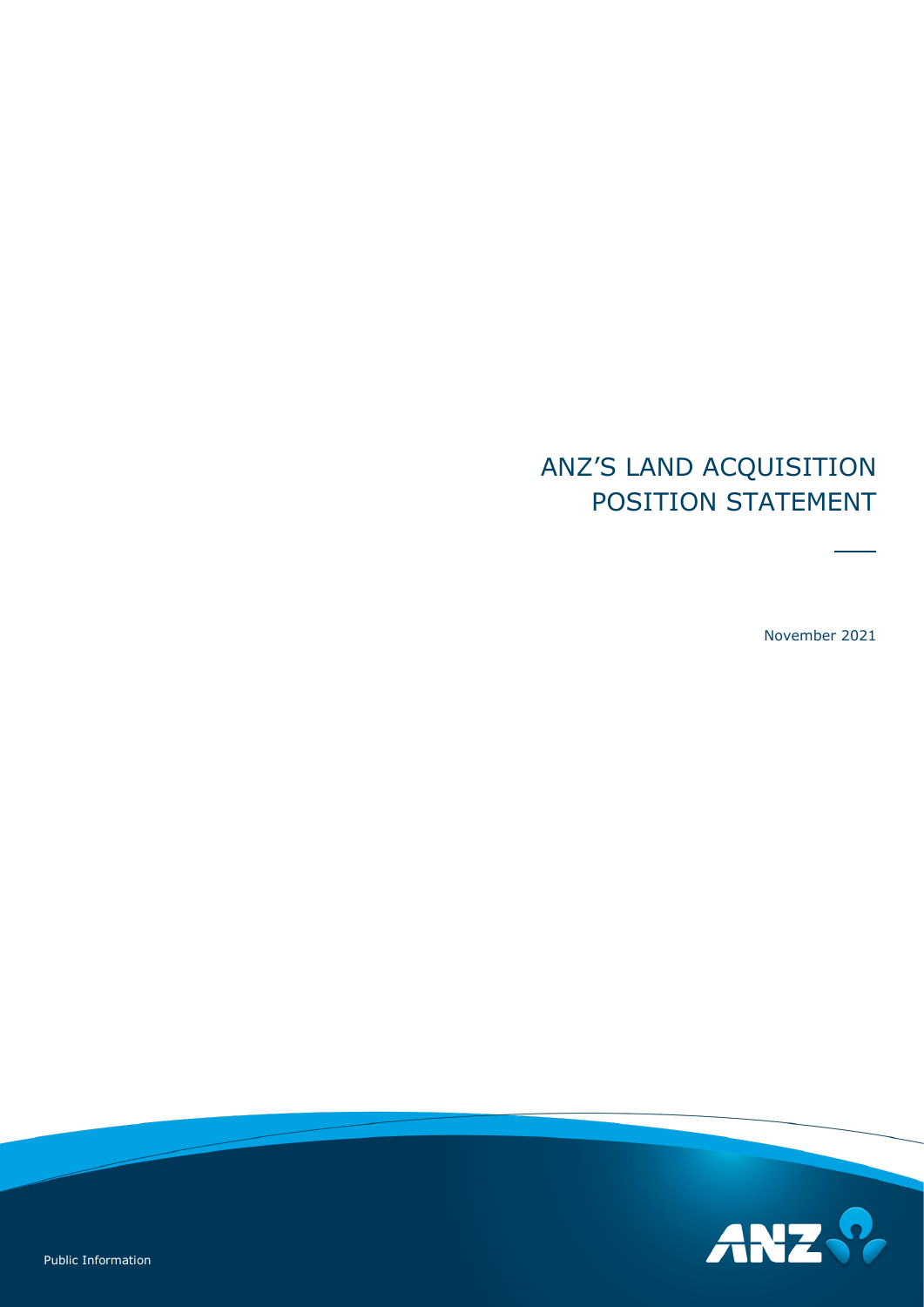## **CONTENTS**

| ANZ's commitment                    |   |
|-------------------------------------|---|
| Our human rights standards          |   |
| Land acquisitions and due diligence |   |
| Tracking and communication          |   |
| Grievance Mechanism                 | 5 |
| Conclusion                          | 5 |
| Contact:                            | 5 |
|                                     |   |

[Appendix: Our due diligence and credit assessments](#page-5-0) 6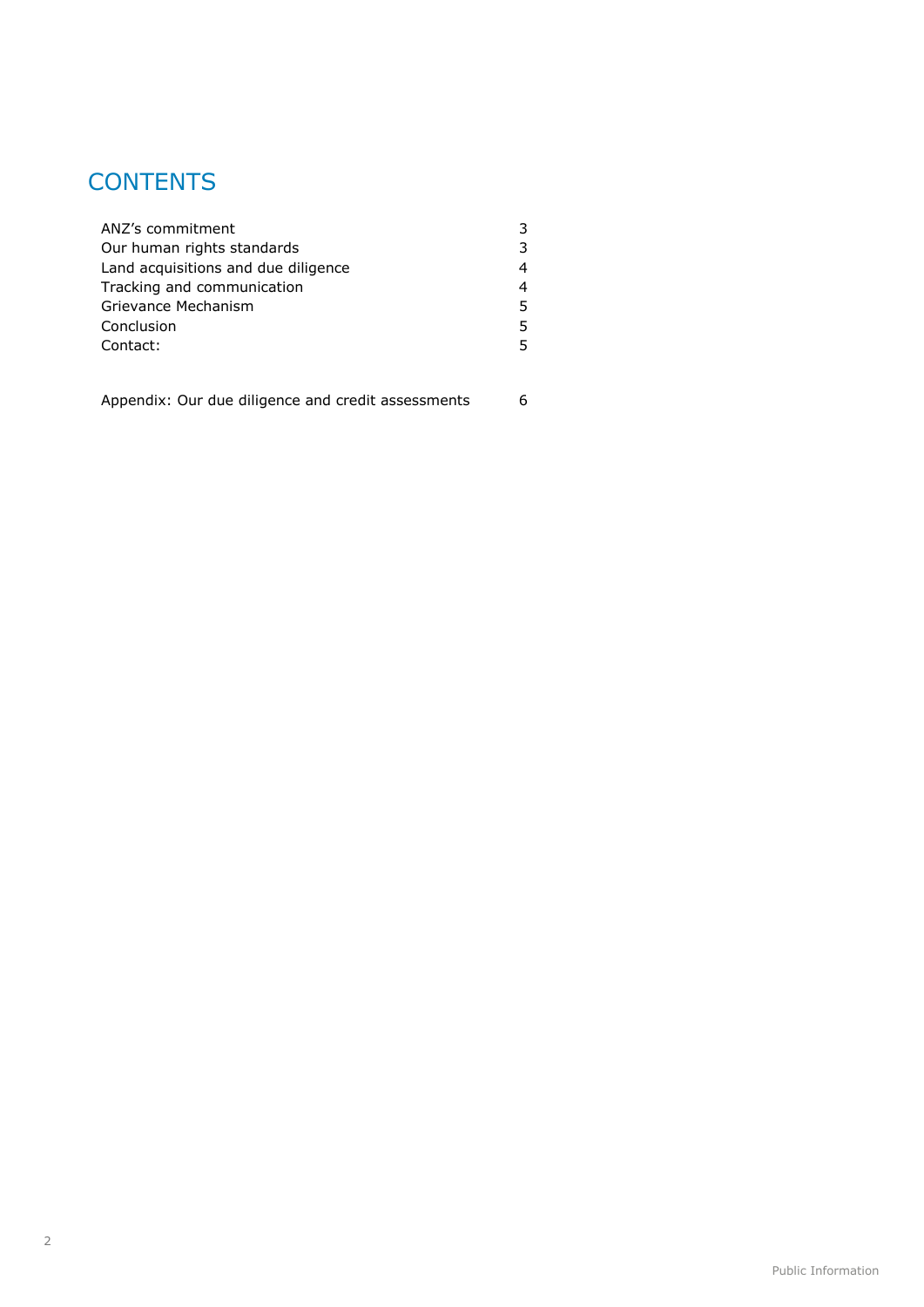## <span id="page-2-0"></span>ANZ's commitment

ANZ is committed to supporting customers, suppliers and other business partners that share our values.

We understand the important role we play in the lives of communities, customers, suppliers and employees. We respect and promote human rights as the universal foundation for dignity and equality.

Our strategy means we have a presence in countries with varied development needs, and diverse social, environmental and governance structures. Individual government policies may establish different economic, social and environmental objectives and we take these objectives into account when applying our human rights standards.

## <span id="page-2-1"></span>Our human rights standards

Our human rights standards apply to ANZ in all of our markets of operation. Our commitment to internationally-recognised standards aims to avoid involvement in adverse human rights impacts through our activities or through our business relationships.

We commit to evaluating the social, environmental and economic impacts of our decisions. Our decision makers and our customers must be aware of impacts on the environment, on communities and other stakeholders, and we also expect our customers to avoid and address involvement in adverse human rights impacts in line with international standards including the UN Guiding Principles on Business and Human Rights.

We expect our customers to ensure they comply with relevant social and environmental domestic country laws, regulations and permits, including those that apply to land acquisition. Where these do not go as far as international standards, customers will be expected to apply the higher standard. For example, customers in Equator Principles projects will be asked to make social and environmental assessment documents available to affected communities as part of consultation processes even if this is not required by local laws.

For project finance and project-related corporate loans<sup>1</sup>, ANZ applies the Equator Principles. This includes Principle 5, which requires customers to demonstrate effective stakeholder engagement with affected communities in a structured and culturally appropriate manner. Projects with adverse impacts on indigenous people require their free, prior and informed consent (FPIC), consistent with the special circumstances described in the International Finance Corporation (IFC) Performance Standard 7 2 .

Under the Equator Principles, there are some designated countries deemed to have robust social and environmental governance, legislation systems and institutional capacity designed to protect their people and the natural environment. Provided they are complied with, these countries' laws meet certain requirements of the Equator Principles, including stakeholder engagement (Principle 5) and grievance mechanisms (Principle 6).

We adopt a similar risk-based approach for assessing the operating contexts of non-Equator Principles customers.

[principles.com/resources/equator\\_principles\\_implementation\\_note\\_july\\_2014.pdf](http://www.equator-principles.com/resources/equator_principles_implementation_note_july_2014.pdf) <sup>2</sup> The full set of International Finance Corporation Performance Standards can be found at: [http://www.ifc.org/wps/wcm/connect/115482804a0255db96fbffd1a5d13d27/PS\\_English\\_2012\\_Full-](http://www.ifc.org/wps/wcm/connect/115482804a0255db96fbffd1a5d13d27/PS_English_2012_Full-Document.pdf?MOD=AJPERES)[Document.pdf?MOD=AJPERES](http://www.ifc.org/wps/wcm/connect/115482804a0255db96fbffd1a5d13d27/PS_English_2012_Full-Document.pdf?MOD=AJPERES)

-

 $1$  Project-Related Corporate Loans are corporate loans, made to business entities related to a single project, either a new development or expansion where the known use of proceeds is related to a single project, either: (a) where the lender looks primarily to the revenues generated by the project to repay the loan and where security exists in the form of a corporate or parent company guarantee; or (b) loan documents indicate the majority of the proceeds of the total loan are directed to the project. For more details see: [http://www.equator-](http://www.equator-principles.com/resources/equator_principles_implementation_note_july_2014.pdf)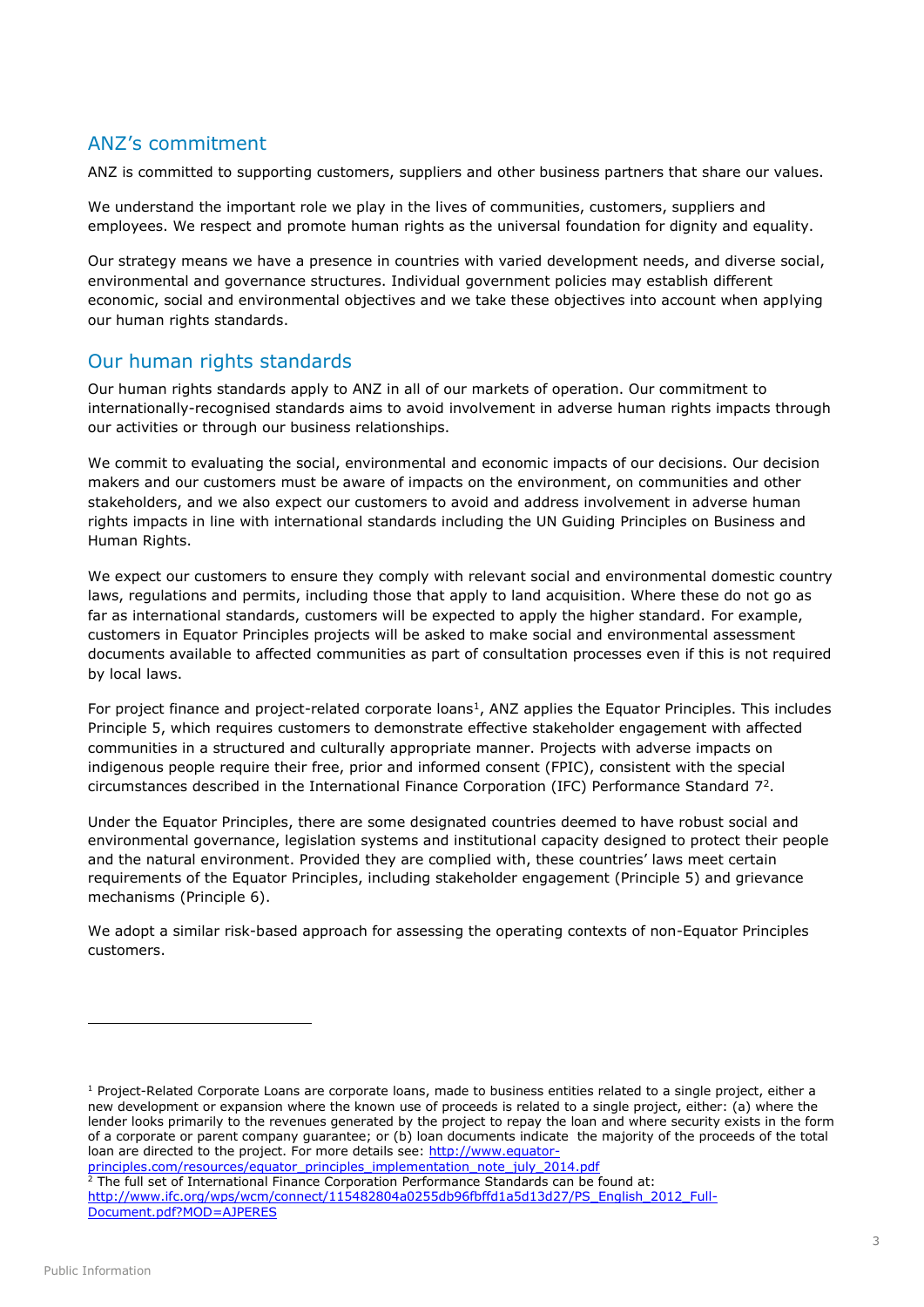## <span id="page-3-0"></span>Land acquisitions and due diligence

We recognise that land access and use supports social and economic development. We also acknowledge we provide financial services to some customers whose activities can be the subject of claims about improper land acquisition or involuntary resettlement. We understand that improper land acquisition and involuntary resettlement can adversely impact human rights.

We will support customers who seek to ensure their land use is managed in line with international standards for good land governance, including respecting the human rights of indigenous peoples, vulnerable or at risk groups and other affected stakeholders. This also includes respecting land tenure rights through appropriate negotiation and the right to free, prior and informed consent of affected stakeholders where applicable under the Equator Principles, and implementing best practices to address grievances and disputes.

We will not tolerate land acquisitions by our customers that we consider to be improper, including those:

- 1. that are illegal under local laws (such as acquisitions obtained by inappropriate force, or that deny normal or customary access to landholders or land users)
- 2. where our customers do not follow land acquisition or involuntary resettlement processes in line with international standards, such as the IFC Performance Standards
- 3. that are subject to the Equator Principles, and where the land acquisition process followed is not consistent with the Equator Principles and IFC Performance Standards, including the right to free, prior and informed consent where it applies.

We expect our customers to identify, manage, monitor and redress any adverse impacts on human rights with which their business is involved, in line with international standards, including the UN Guiding Principles on Business and Human Rights.

We conduct social and environmental screenings as part of our customer due diligence and credit assessment, as outlined in the Appendix to this statement. This includes an assessment of our customers' human rights performance. We may prioritise for further screening those customers which are identified as being most at risk of involvement in adverse human rights impacts. We expect our customers to resolve any issues identified and to engage with us on their progress in doing so.

ANZ will not knowingly support customer activities that significantly impact on culturally or environmentally sensitive areas including World Heritage Areas, wetlands on the Ramsar list, designated national parks and conservation areas, activities that threaten species listed in CITES, the IUCN Red List or relevant national legislation, activities that result in the broad-scale conversion of intact native forests and High Conservation Value Areas, or activities which are in breach of agreed international treaties and agreements.

In some circumstances we may require the use of independent experts to assist in the identification of human rights impacts, and other relevant social and environmental risks.

Where an issue requires senior executive consideration, our Ethics and Responsible Business Committee, chaired by our Chief Executive Officer, plays an important role in the identification and remediation of human rights issues in our business dealings including around land acquisition.

## <span id="page-3-1"></span>Tracking and communication

We understand there is a high standard expected of us and we are working to improve our monitoring and communication of human rights and land acquisition issues.

Currently, we commit to conducting social and environmental screening for corporate customers, which includes an assessment of their human rights performance. This screening may result in the need for remediation of affected stakeholders by the customer, which if required by us is documented and tracked in action plans as part of the customer file.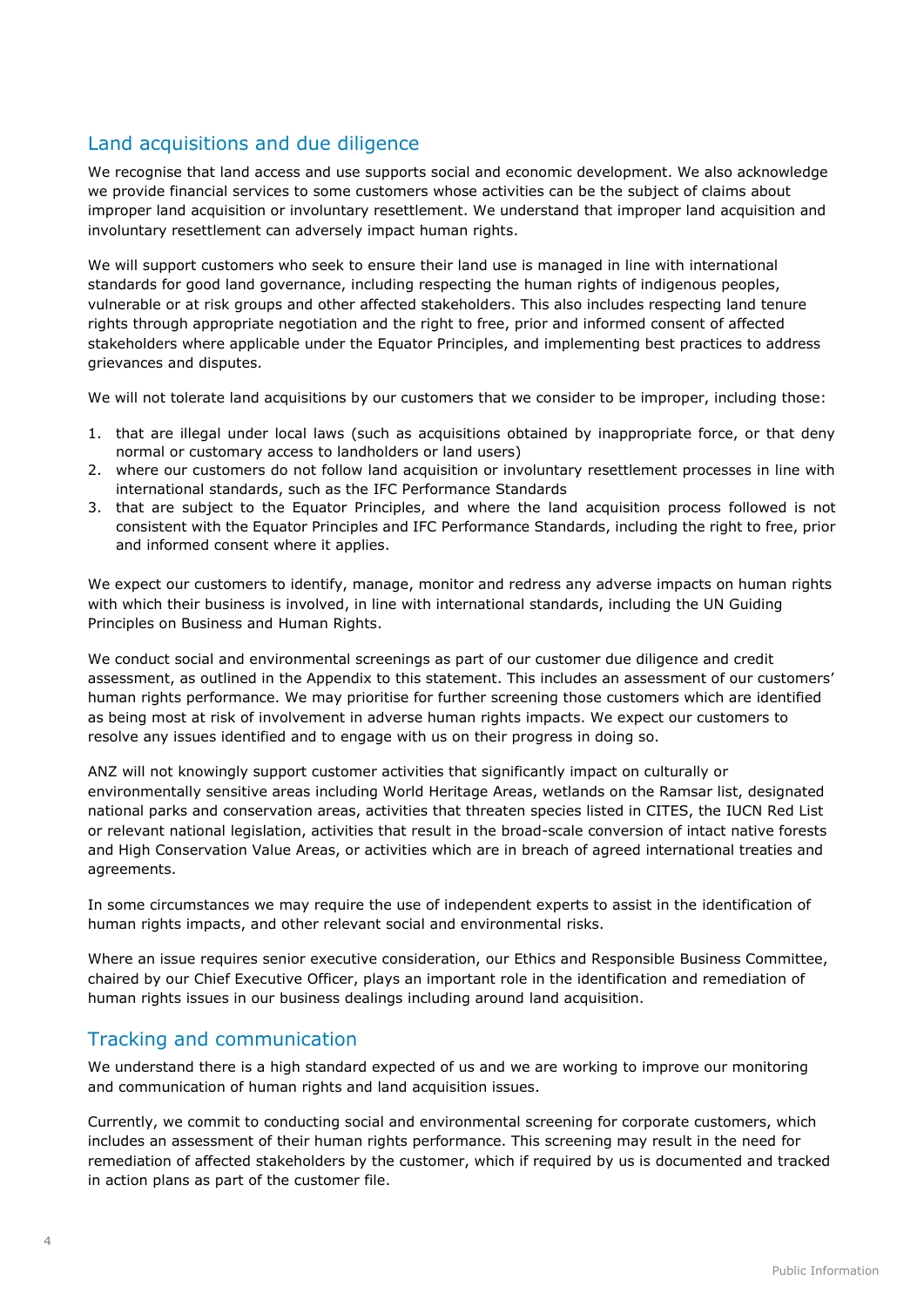We will work towards implementing this statement for any new customers and annual reviews of existing customers, so that relevant major lending and advisory customers whose operations include significant land acquisition can verify to ANZ that their operations avoid improper land acquisition, particularly in emerging economies.

ANZ provides a breakdown of our exposures to various sectors that involve land acquisition (including mining, agriculture and forestry) on at least an annual basis. Our publicly available Social and Environmental Risk Policy Requirements further highlight our approach to sensitive sectors.

We are participating in voluntary initiatives that have already improved transparency in the financial sector. For example, if we provide finance to a project that triggers the Equator Principles requirements, unless our customers withhold consent, we will disclose details of that project, which may include projects involving land acquisition.

Consistent with our commitment to transparency, we have explored further opportunities to provide appropriate disclosure regarding our lending portfolio exposure on the topic of improper land acquisition.

#### <span id="page-4-0"></span>Grievance Mechanism

ANZ expects business customers to

- $\bullet$  undertake meaningful engagement<sup>3</sup> with their affected and potentially affected stakeholders and provide any remedy as defined by the UNGPs.
- establish or participate in effective grievance mechanisms for affected individuals and communities;
- consent to the disclosure of a banking relationship to affected people who have submitted a human rights complaint through ANZ's grievance mechanism;

Communities who have been impacted by a business customer of ANZ can make a complaint to ANZ's human rights grievance mechanism on [www.ANZ.com.](http://www.anz.com/)

Where a business relationship's practices are inconsistent with our expectations, we will seek to use any appropriate leverage including dialogue, and where necessary encourage them to identify and disclose specific and time-bound improvement plans.

If a business relationship is unwilling to adapt its practices in an appropriate timeframe, we may decline further financing or exit the relationship.

## <span id="page-4-1"></span>Conclusion

This statement was developed in consultation with NGOs and other external and internal stakeholders and will be reviewed at least every two years. We commit to reporting on our progress in implementing our standards in our external reporting.

We will support customers who are implementing appropriate standards for land acquisition and resettlement, including engaging with the community and other key stakeholders, recognising this will deliver benefits to their businesses and the communities in which they operate.

<span id="page-4-2"></span>Contact: Chief Risk Officer, Institutional ANZ Centre, 833 Collins St Docklands 3008 Australia

-

<sup>&</sup>lt;sup>3</sup> "Meaningful stakeholder engagement" is two-way, in good faith, responsive and ongoing.